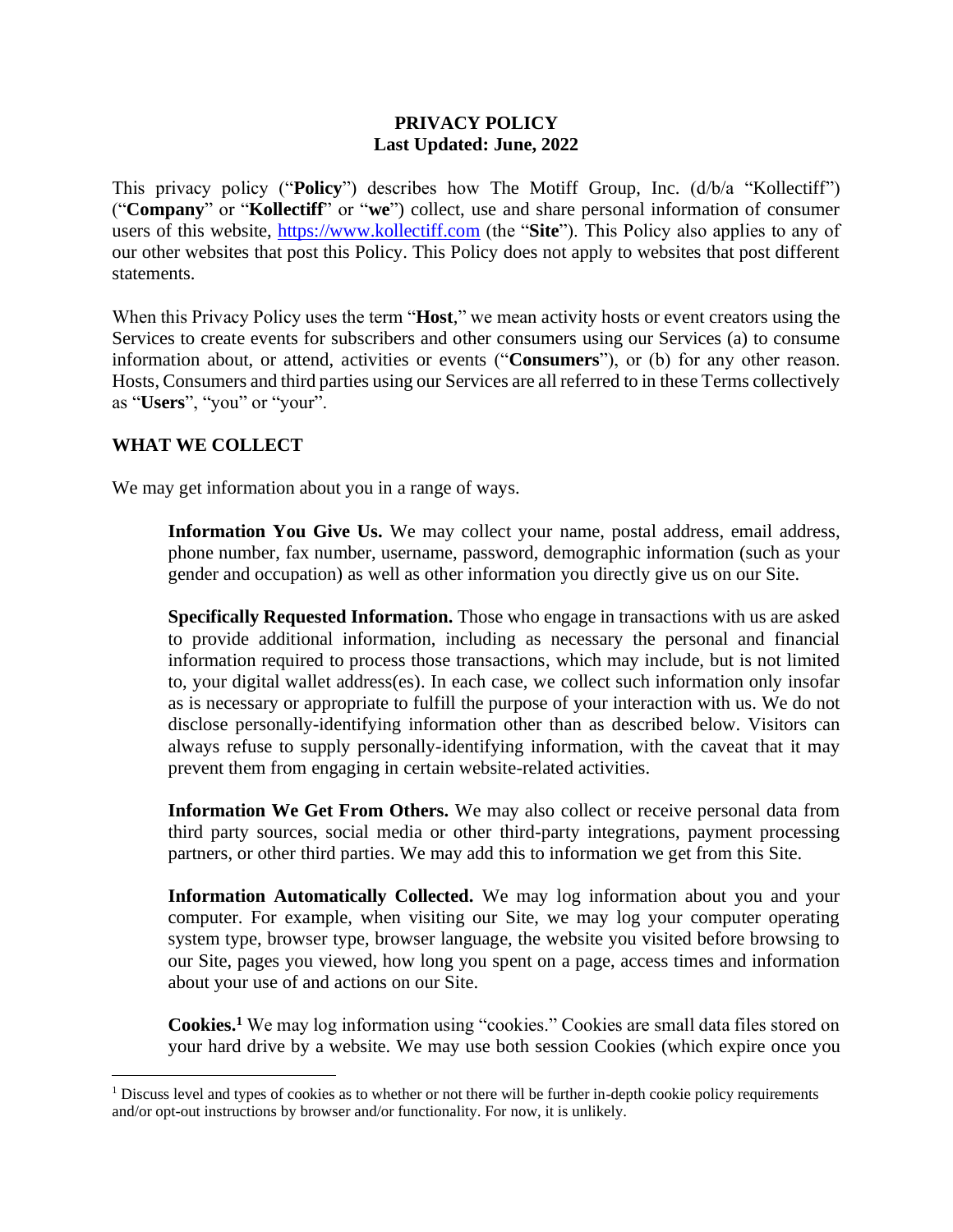close your web browser) and persistent Cookies (which stay on your computer until you delete them) to provide you with a more personal and interactive experience on our Site. This type of information is collected to make the Site more useful to you and to tailor the experience with us to meet your special interests and needs. The following are types of cookies we may use:

*Essential website cookies*: These cookies are strictly necessary to provide you with services available through our Sites and to use some of its features, such as access to secure areas.

*Performance and functionality cookies*: These cookies are used to enhance the performance and functionality of our Sites but are non-essential to their use. However, without these cookies, certain functionality may become unavailable.

*Analytics and customization cookies*: These cookies collect information that is used either in aggregate form to help us understand how our Sites are being used or how effective our marketing campaigns are, or to help us customize our Sites for you.

*Advertising cookies*: These cookies are used to make advertising messages more relevant to you and they perform functions like preventing the same ad from continuously reappearing and in some cases selecting and displaying advertisements to you across the internet that are based on your interests.

*Social networking cookies*: These cookies are used to enable you to share pages and content that you find interesting on our Sites through third party social networking and other websites. These cookies may also be used for advertising purposes too.

Further, Kollectiff may use other, similar technologies from time to time, like web beacons (sometimes called "tracking pixels" or "clear gifs"). These are small graphics files that contain a unique identifier that enable us to recognize when someone has visited our Sites or opened an email that we have sent them. This allows us, for example, to monitor the traffic patterns of users from one page within our Sites to another, to deliver or communicate with cookies, to understand whether you have come to our Sites from an online advertisement displayed on a third-party website, to improve site performance, and to measure the success of e-mail marketing campaigns. In many instances, these technologies are reliant on cookies to function properly, and so declining cookies will impair their functioning.

Our existing or future mobile applications may include third-party application software development kits that provide mobile performance and analytics data, bug reporting features, and APIs to third parties that help provide the Site, for social media functionality, and for marketing and advertising.

#### **USE OF PERSONAL INFORMATION**

We may use your personal information as follows:

• We may use your personal information to operate, maintain, and improve our sites, products, and services.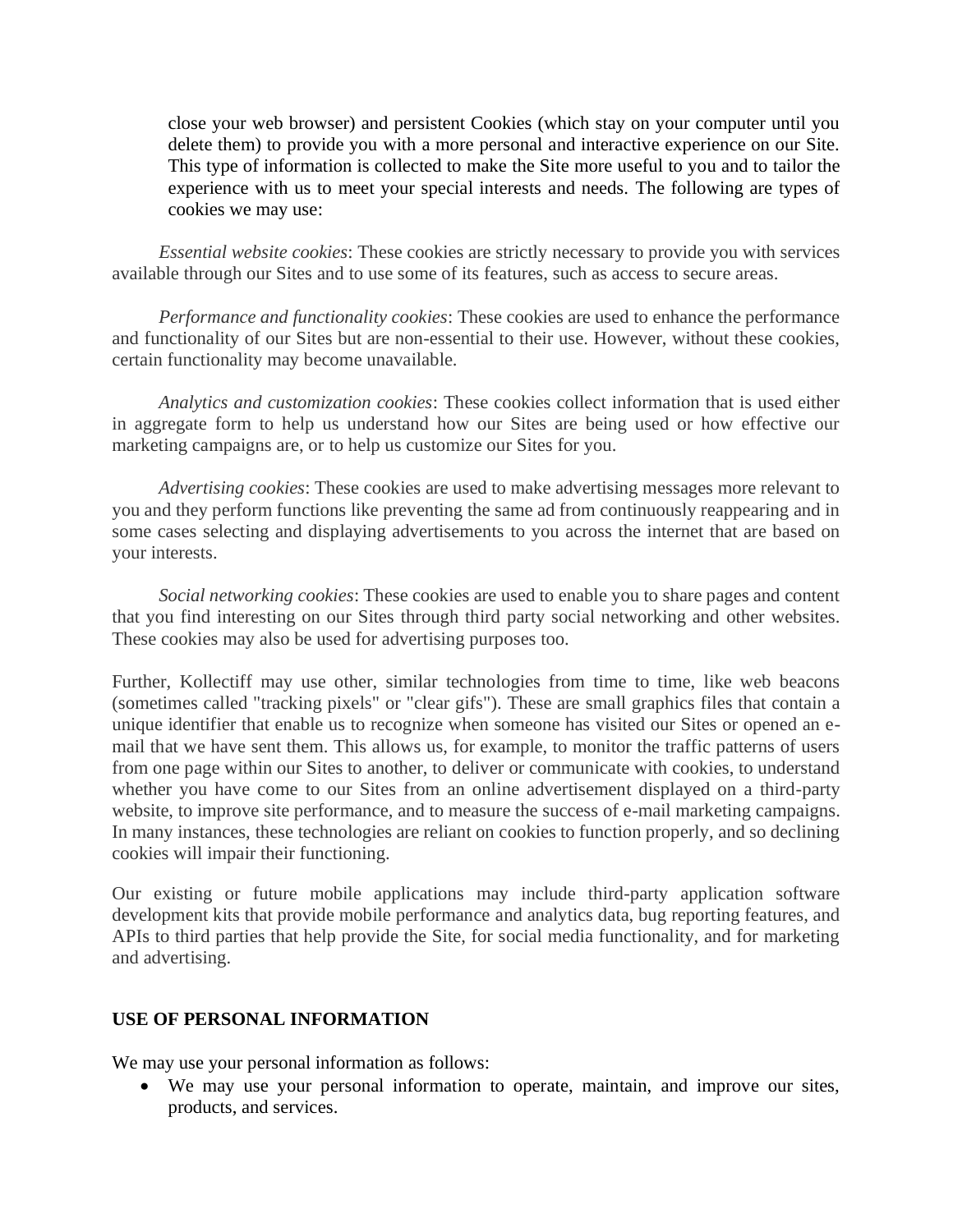- We may use your personal information to send information including confirmations, invoices, technical notices, updates, security alerts, and support and administrative messages.
- We may use your personal information to protect, investigate, and deter against fraudulent, unauthorized, or illegal activity.
- We may use your personal information to provide and deliver products and services customers request.
- We may collect credit card information from you as payment for our products and services.

# **SHARING OF PERSONAL INFORMATION**

We may share personal information as follows:

- We may share personal information with your consent. For example, you may let us share personal information with others for their own marketing uses. Those uses will be subject to their privacy policies.
- We may share personal information when we do a business deal, or negotiate a business deal, involving the sale or transfer of all or a part of our business or assets. These deals can include any merger, financing, acquisition, or bankruptcy transaction or proceeding.
- We may share personal information for legal, protection, and safety purposes.
	- o We may share information to comply with laws.
	- o We may share information to respond to lawful requests and legal processes.
	- o We may share information to protect the rights and property of the Company, our agents, customers, and others. This includes enforcing our agreements, policies, and terms of use.
	- o We may share information in an emergency. This includes protecting the safety of you, our employees and agents, our customers, or any person.
- We may share information with those who need it to do work for us.
- In the event we collect credit card information from you, this information will only be used for business purposes and will be stored in a confidential manner.

We may also share aggregated and/or anonymized data with others for their own uses.

# **INFORMATION CHOICES AND CHANGES**

Our marketing emails tell you how to "opt-out." If you opt out, we may still send you nonmarketing emails. Non-marketing emails include emails about your accounts and our business dealings with you.

You may send requests about personal information to our Contact Information below. You can request to change contact choices, opt-out of our sharing with others, and update your personal information.

We use reasonable security procedures and practices appropriate to the nature of the information to protect the personal information that we collect and process about you. The measures we use are designed to provide a level of security appropriate to the risk of processing your personal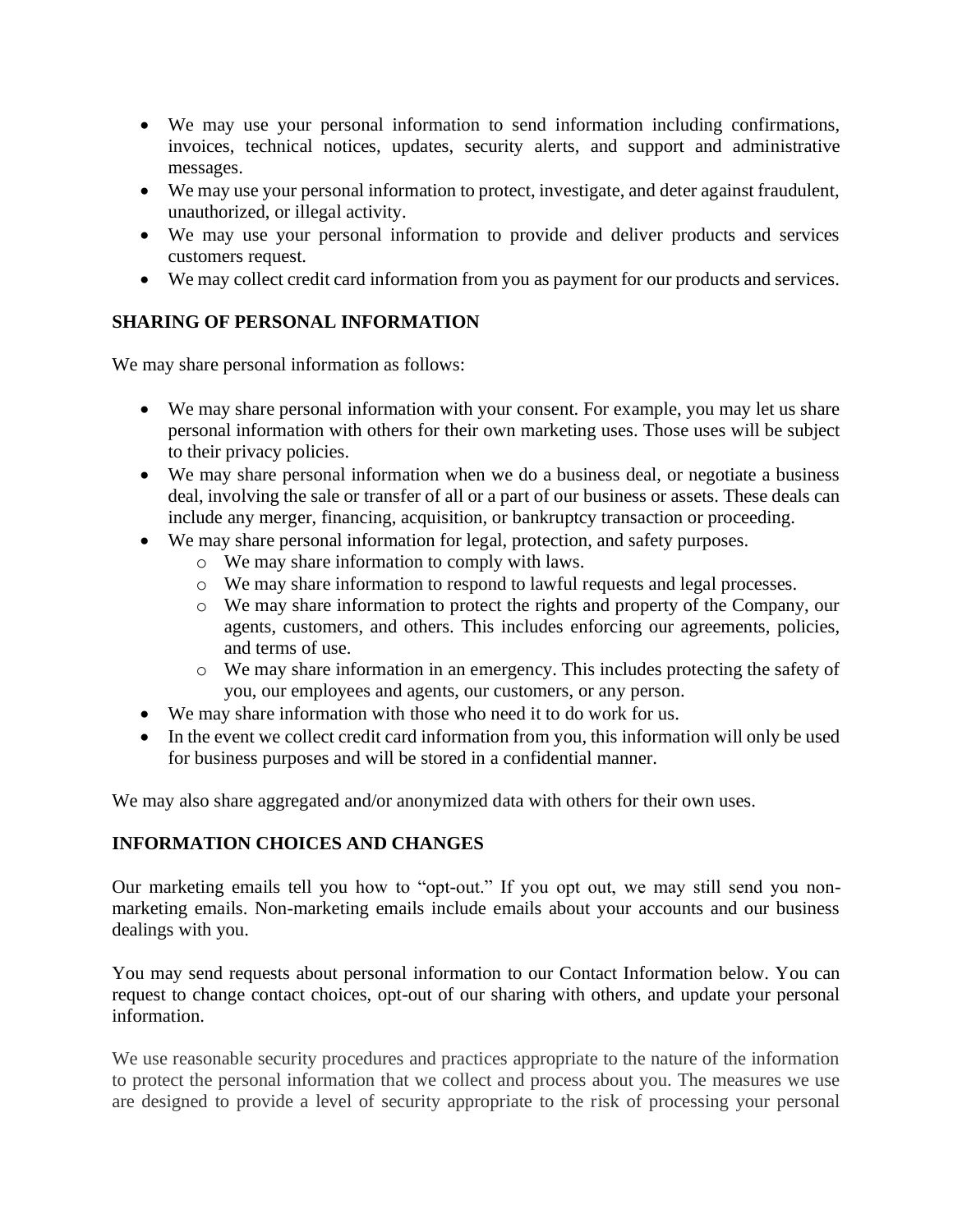information. We monitor our systems for possible vulnerabilities and attacks. However, we cannot guarantee 100% security of any information that you send us.

You have the following additional data protection rights:

- you may correct, amend, or delete your personal information by editing your profile on the Site or contacting us directly.
- residents in California (and other states where required by law) have certain rights with respect to the personal information collected by businesses. If you are a resident of any such state, you may exercise the following rights regarding your personal information, subject to certain exceptions and limitations:
	- for certain categories of personal information, the right to request a list of what personal information (if any) we disclosed to third parties for their own direct marketing purposes in the preceding calendar year and the names and addresses of those third parties;
	- the right to know the categories and specific pieces of personal information we collect, use, disclose, and sell about you, the categories of sources from which we collected your personal information, our purposes for collecting or selling your personal information, the categories of your personal information that we have either sold or disclosed for a business purpose, and the categories of third parties with which we have shared personal information;
	- the right to request that we delete the personal information we have collected from you or maintain about you;
	- the right to opt out of our sale(s) of your personal information (if any); and
	- the right not to receive discriminatory treatment for the exercise of the privacy rights conferred by the CCPA.

# **Security**

We use reasonable security procedures and practices appropriate to the nature of the information to protect the personal information that we collect and process about you. The measures we use are designed to provide a level of security appropriate to the risk of processing your personal information. We monitor our systems for possible vulnerabilities and attacks. However, we cannot guarantee 100% security of any information that you transmit to us.

# **Transactional or Responsive Communications**.

Certain electronic communications from Kollectiff are responsive to your requests, such as emails containing your reservation or registration on behalf of a Host when you purchase such reservation or registration. Notwithstanding any unsubscribe election that you have made, you will still receive these transactional or responsive emails.